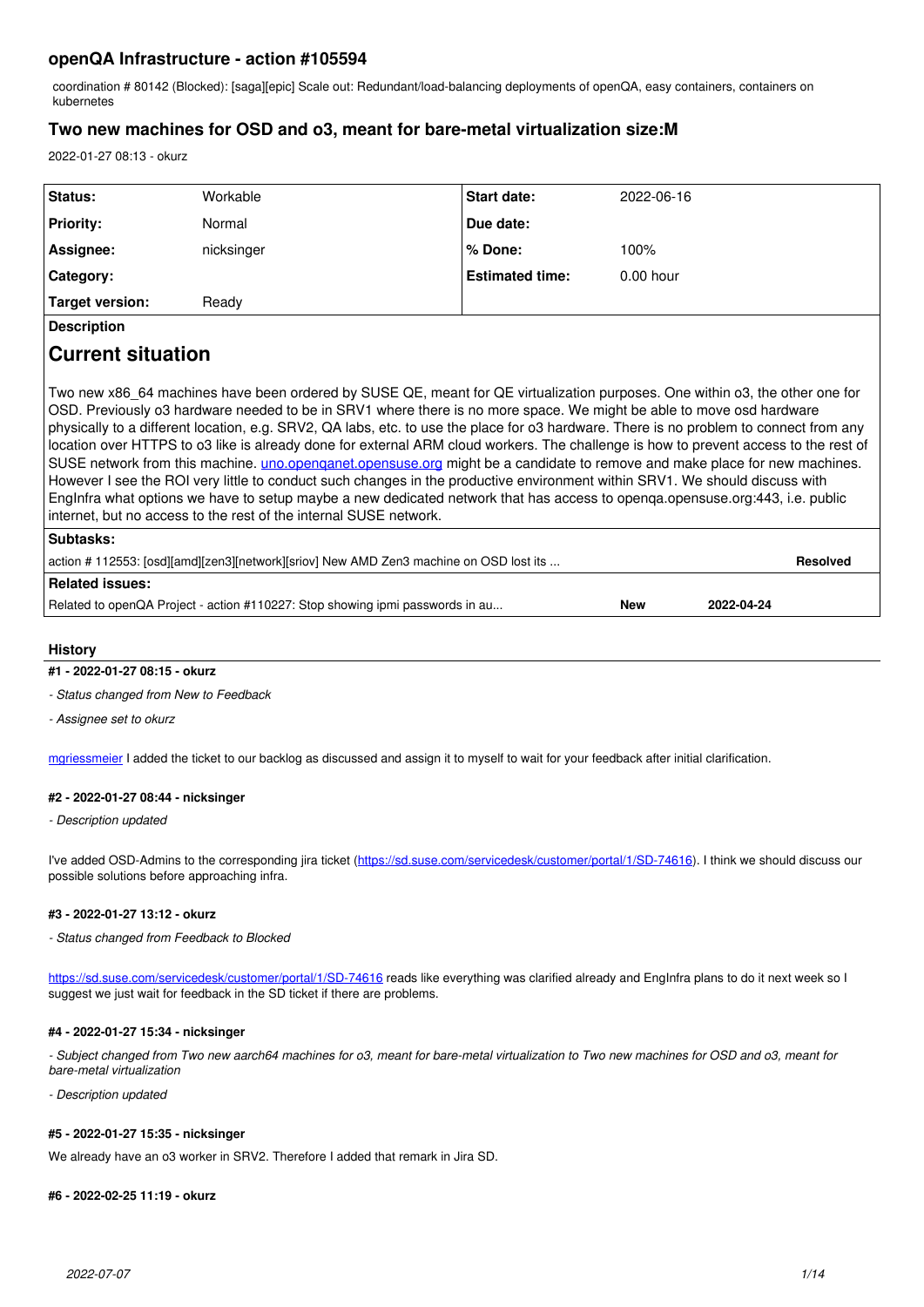@Julie\_CAO I would like to help with getting you setup on remote administration side regarding o3. What do you mean with "I have readonly permission with my account jcao@ariel in O3" that you asked in<https://sd.suse.com/servicedesk/customer/portal/1/SD-74616> ?

## **#7 - 2022-02-27 01:50 - Julie\_CAO**

okurz wrote:

@Julie\_CAO I would like to help with getting you setup on remote administration side regarding o3. What do you mean with "I have readonly permission with my account jcao@ariel in O3" that you asked in<https://sd.suse.com/servicedesk/customer/portal/1/SD-74616>?

I found only the machine IP was added to ariel, while the IP address of IPMI was not. I failed to add it to /etc/hosts and /etc/dnsmasq.d/openqa.conf because they are readonly for jcao@ariel.

dhcp-host=ec:2a:72:0c:23:c0,amd-zen2-gpu-sut1-ipmi //the MAC of the IPMI dhcp-host=ec:2a:72:02:83:c4,amd-zen2-gpu-sut1

## **#8 - 2022-02-27 06:52 - okurz**

Right. This is just a standard Linux system so normal users don't have write permissions. If I have created the user account for you then I have added you to the corresponding group that has sudo permissions. Please be aware that o3 is a critical production machine. Stay responsive in the #opensuse-factory libera.chat IRC room when you do chances on the machine

## **#9 - 2022-02-28 05:31 - Julie\_CAO**

Thank you, Oliver. I did not notice that I can sudo. I just added the ipmi of the new machine zen2, amd-zen2-gpu-sut1-ipmi, to those two files, but I did not touch the dnsmasq.service in case of breaking anything.

## **#10 - 2022-03-02 01:59 - waynechen55**

Currently there are two issues found on machine amd-zen3-gpu-sut1-1:

- PXE boot is not configured for the machine. It can not find PXE boot file. The normal PXE boot for machines in qa network in openqa.suse.de should looks like this: [https://openqa.suse.de/tests/8208090#step/boot\\_from\\_pxe/6](https://openqa.suse.de/tests/8208090#step/boot_from_pxe/6) Pressing 'esc' will bring up the 'boot:' prompt.
- I installed SLES 15-SP4 PublicBeta Build101.1 onto this machine by using ISO image successfully. The machine is up and running now. But its one ip address 10.162.32.106 is not the one configured here:

<https://gitlab.suse.de/qa-sle/qanet-configs/-/commit/4f744851316fd981a520de5d39f24e43413ec96e>

1: lo: mtu 65536 qdisc noqueue state UNKNOWN group default qlen 1000 link/loopback 00:00:00:00:00:00 brd 00:00:00:00:00:00 inet 127.0.0.1/8 scope host lo valid\_lft forever preferred\_lft forever inet6 ::1/128 scope host valid\_lft forever preferred\_lft forever 2: p3p1: mtu 1500 qdisc mq master br0 state UP group default qlen 1000 link/ether b4:96:91:9c:5a:d4 brd ff:ff:ff:ff:ff:ff altname enp65s0f0 3: em1: mtu 1500 qdisc mq master br1 state UP group default qlen 1000 link/ether ec:2a:72:02:84:20 brd ff:ff:ff:ff:ff:ff altname eno8303 altname enp225s0f0 4: em2: mtu 1500 qdisc noop state DOWN group default qlen 1000 link/ether ec:2a:72:02:84:21 brd ff:ff:ff:ff:ff:ff altname eno8403 altname enp225s0f1 5: p3p2: mtu 1500 qdisc noop state DOWN group default qlen 1000 link/ether b4:96:91:9c:5a:d5 brd ff:ff:ff:ff:ff:ff altname enp65s0f1 6: br0: mtu 1500 qdisc noqueue state UP group default qlen 1000 link/ether b4:96:91:9c:5a:d4 brd ff:ff:ff:ff:ff:ff inet 10.162.32.106/18 brd 10.162.63.255 scope global br0 valid\_lft forever preferred\_lft forever inet6 2620:113:80c0:80a0:10:162:29:e843/64 scope global dynamic noprefixroute valid lft 2517529sec preferred lft 1545529sec inet6 fe80::b696:91ff:fe9c:5ad4/64 scope link valid\_lft forever preferred\_lft forever 7: br1: mtu 1500 qdisc noqueue state UP group default qlen 1000 link/ether ec:2a:72:02:84:20 brd ff:ff:ff:ff:ff:ff inet 10.162.2.132/18 brd 10.162.63.255 scope global br1 valid\_lft forever preferred\_lft forever inet6 2620:113:80c0:80a0:10:162:29:5183/64 scope global dynamic noprefixroute valid lft 2517535sec preferred lft 1545535sec inet6 fe80::ee2a:72ff:fe02:8420/64 scope link valid\_lft forever preferred\_lft forever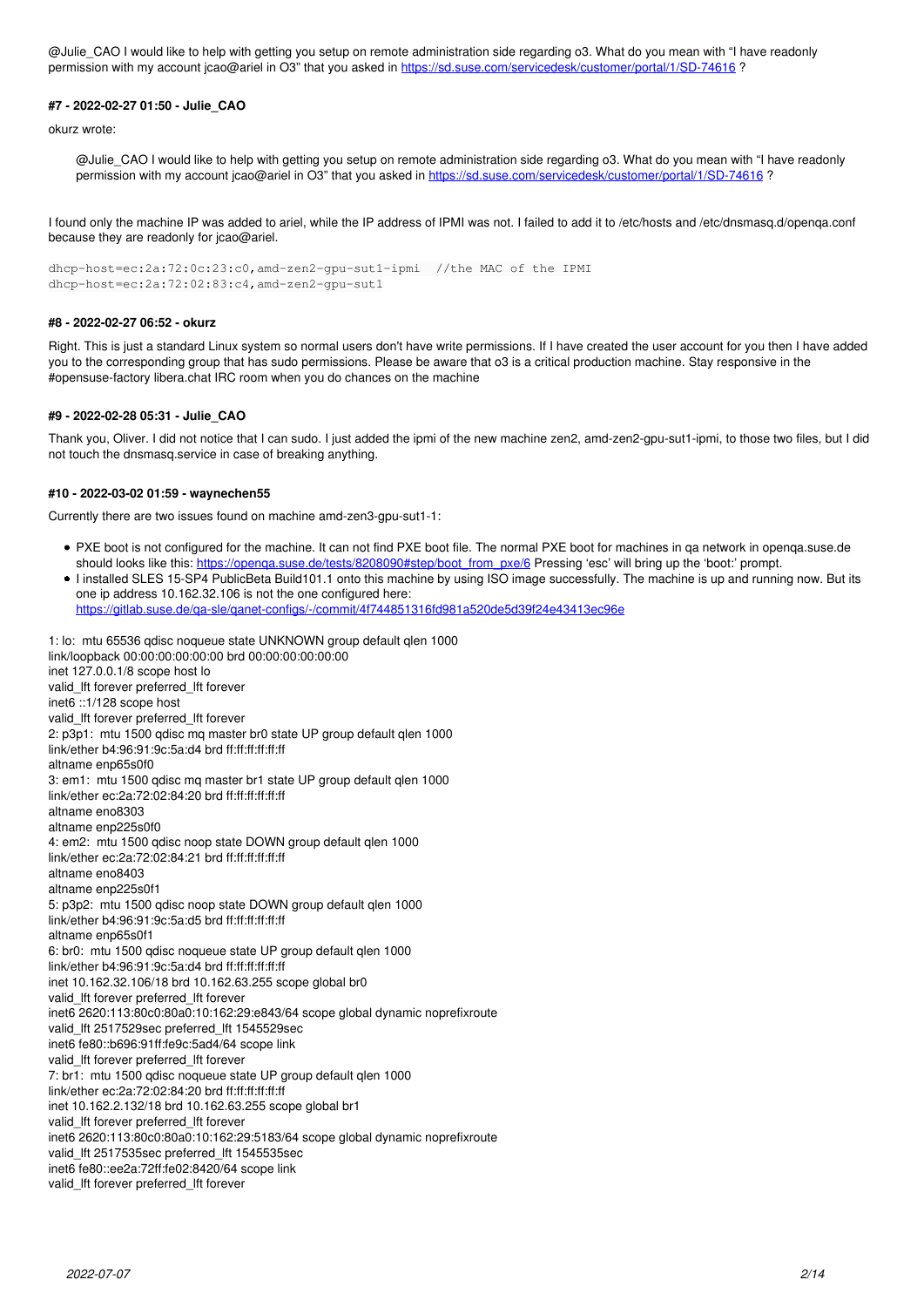amd-zen3-gpu-sut1-1:~ # cat /etc/sysconfig/network/ifcfg-br0 BOOTPROTO='dhcp' STARTMODE='auto' BRIDGE='yes' BRIDGE\_PORTS='p3p1' BRIDGE\_STP='off' BRIDGE\_FORWARDDELAY='15' ZONE=public

amd-zen3-gpu-sut1-1:~ # cat /etc/sysconfig/network/ifcfg-br1 BOOTPROTO='dhcp' STARTMODE='auto' BRIDGE='yes' BRIDGE\_PORTS='em1' BRIDGE\_STP='off' BRIDGE\_FORWARDDELAY='15' ZONE=public

- The configured mac address and ip address are
	- hardware ethernet ec:2a:72:02:84:20; fixed-address 10.162.2.132
	- hardware ethernet ec:2a:72:02:84:21; fixed-address 10.162.2.133
- But on the machine:
	- br0 is bound with p3p1 whose mac address is b4:96:91:9c:5a:d4. So br0 ip address is 10.162.32.106/18 instead of 10.162.2.133.
	- br1 is bound with em1 whose mac address is ec:2a:72:02:84:20. So br1 ip address is 10.162.2.132.
- Ethernet interface em2 is down and has no cable plugged in, but p3p1 is UP. So it seems that the cable is connected to the wrong interface:

2: p3p1: mtu 1500 qdisc mq master br0 state UP group default qlen 1000 link/ether b4:96:91:9c:5a:d4 brd ff:ff:ff:ff:ff:ff altname enp65s0f0

4: em2: mtu 1500 qdisc noop state DOWN group default qlen 1000 link/ether ec:2a:72:02:84:21 brd ff:ff:ff:ff:ff:ff altname eno8403 altname enp225s0f1

Please help fix the issue. Thanks.

### **#11 - 2022-03-09 03:37 - Julie\_CAO**

HI [okurz](progress.opensuse.org/users/17668) and [nicksinger,](progress.opensuse.org/users/24624) could you help make this change in [https://gitlab.suse.de/qa-sle/qanet-configs/-/commit/4f744851316fd981a520de5d39f24e43413ec96e?](https://gitlab.suse.de/qa-sle/qanet-configs/-/commit/4f744851316fd981a520de5d39f24e43413ec96e)

#### change the MAC in

host amd-zen3-gpu-sut1-2 hardware ethernet ec:2a:72:02:84:21; fixed-address 10.162.2.133; option host-name "am d-zen3-gpu-sut1-2";

#### to

B4:96:91:9C:5A:D4

#### **#12 - 2022-03-09 09:09 - okurz**

Could you prepare a MR yourself? Simply checkout https://gitlab.suse.de/ga-sle/ganet-configs/ and prepare a merge request and then we can apply the change on the machine

#### **#13 - 2022-03-10 02:21 - Julie\_CAO**

The MR is submitted, could you please help review and merge? https://gitlab.suse.de/ga-sle/ganet-configs/-/merge\_requests/37

#### **#14 - 2022-03-11 09:54 - nicksinger**

Merged and deployed since yesterday :)

#### **#15 - 2022-03-15 05:31 - Julie\_CAO**

Hi [nicksinger](progress.opensuse.org/users/24624) and [okurz](progress.opensuse.org/users/17668), about the zen2 machine in O3. I added the MAC of the IPMI (according to your commit in the infra ticket, <https://gitlab.suse.de/qa-sle/qanet-configs/-/commit/8a9f96d0b5d5dd5ea5a630de873b1b8f3b255317>) to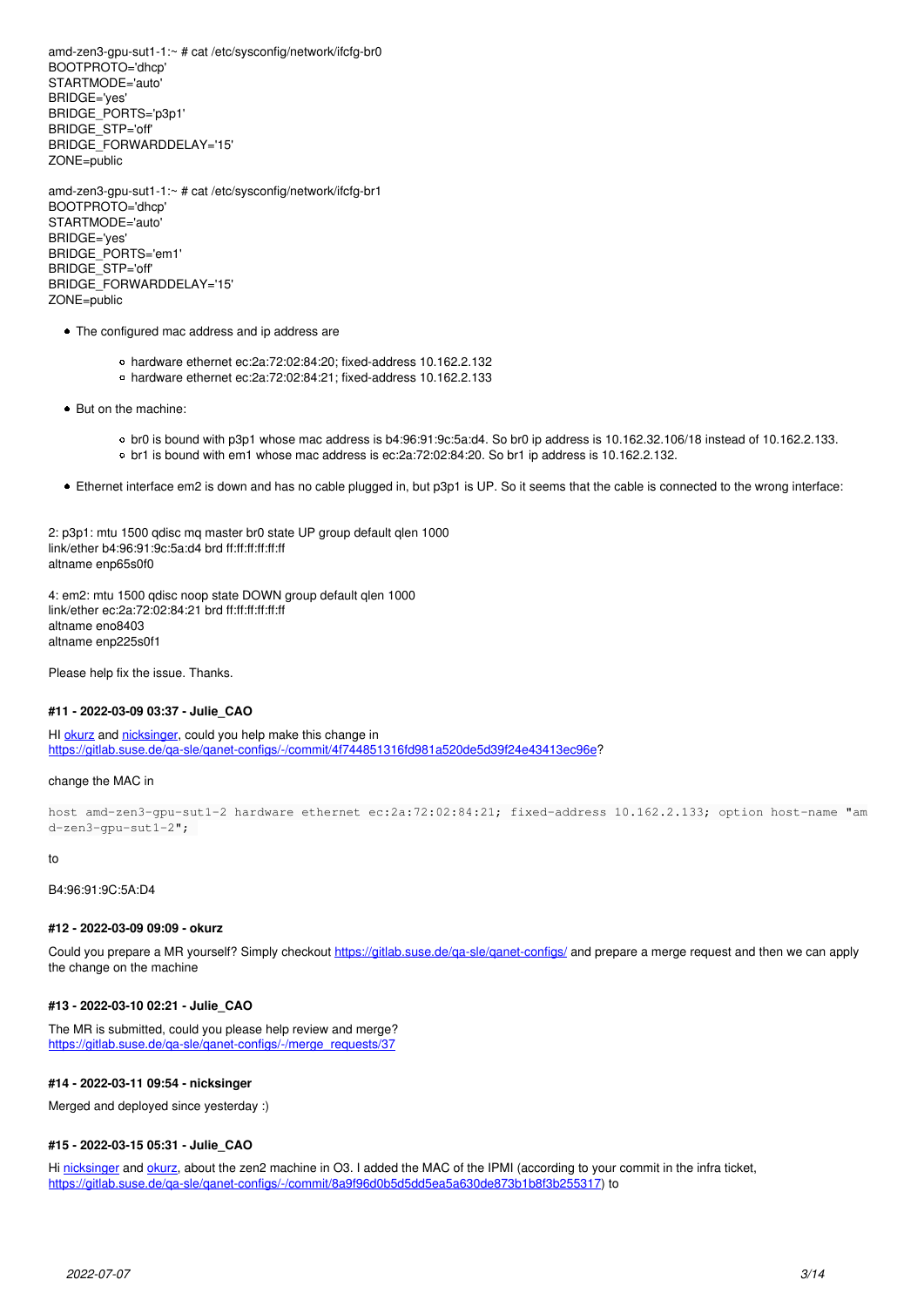/etc/dnsmasq.d/openqa.conf dhcp-host=ec:2a:72:0c:23:c0,amd-zen2-gpu-sut1-ipmi

/etc/hosts:

192.168.112.16 amd-zen2-gpu-sut1-ipmi.openqanet.opensuse.org amd-zen2-gpu-sut1-ipmi

and restart dnsmasq.service, but its ip is not ping'able

```
jcao@ariel:> ping 192.168.112.16
PING 192.168.112.16 (192.168.112.16) 56(84) bytes of data.
\wedge \cap--- 192.168.112.16 ping statistics ---
3 packets transmitted, 0 received, 100% packet loss, time 2043ms
```
#### Could you help check if 3 network cables are connected to zen2 correctly? Are the MAC addresses of them correct?

1st cable is expected to be connected to the IPMI: ec:2a:72:0c:23:c0 2nd is expected to be connected to the onboard network card port one: ec:2a:72:02:83:c4 3rd is expected to be connected to the extra network card port one: don't know the MAC

I am unable to access the ipmi or iDRAC of the machine, so I can do nothing to it now.

### **#16 - 2022-03-16 05:12 - waynechen55**

For the zen3 machine on OSD, I found that it sets itself as 'amd-zen3-gpu-sut1-2' instead of our preferred 'amd-zen3-gpu-sut1-1'. Do you know how to let the host always set itself as 'amd-zen3-gpu-sut1-1' ? It should survive reboot, fresh installation and upgrade. Thanks. [nicksinger](progress.opensuse.org/users/24624)

```
waynechen-opensuse:~ # ping -c5 amd-zen3-gpu-sut1-2.qa.suse.de
PING amd-zen3-gpu-sut1-2.qa.suse.de (10.162.2.133) 56(84) bytes of data.
64 bytes from amd-zen3-gpu-sut1-2.qa.suse.de (10.162.2.133): icmp_seq=1 ttl=59 time=196 ms
64 bytes from amd-zen3-gpu-sut1-2.qa.suse.de (10.162.2.133): icmp_seq=2 ttl=59 time=192 ms
64 bytes from amd-zen3-gpu-sut1-2.qa.suse.de (10.162.2.133): icmp_seq=3 ttl=59 time=195 ms
64 bytes from amd-zen3-qpu-sut1-2.qa.suse.de (10.162.2.133): icmp_seq=4 ttl=59 time=197 ms
64 bytes from amd-zen3-gpu-sut1-2.qa.suse.de (10.162.2.133): icmp_seq=5 ttl=59 time=194 ms
--- amd-zen3-gpu-sut1-2.qa.suse.de ping statistics ---
5 packets transmitted, 5 received, 0% packet loss, time 4005ms
rtt min/avg/max/mdev = 192.034/194.845/197.007/1.643 ms
waynechen-opensuse:~ # ping -c5 amd-zen3-gpu-sut1-1.qa.suse.de
PING amd-zen3-gpu-sut1-1.qa.suse.de (10.162.2.132) 56(84) bytes of data.
64 bytes from amd-zen3-gpu-sut1-1.qa.suse.de (10.162.2.132): icmp_seq=1 ttl=59 time=194 ms
64 bytes from amd-zen3-gpu-sut1-1.qa.suse.de (10.162.2.132): icmp_seq=2 ttl=59 time=193 ms
64 bytes from amd-zen3-gpu-sut1-1.qa.suse.de (10.162.2.132): icmp_seq=3 ttl=59 time=193 ms
64 bytes from amd-zen3-gpu-sut1-1.qa.suse.de (10.162.2.132): icmp_seq=4 ttl=59 time=192 ms
64 bytes from amd-zen3-gpu-sut1-1.qa.suse.de (10.162.2.132): icmp_seq=5 ttl=59 time=192 ms
--- amd-zen3-gpu-sut1-1.qa.suse.de ping statistics ---
5 packets transmitted, 5 received, 0% packet loss, time 4006ms
rtt min/avg/max/mdev = 191.627/192.723/194.238/0.848 ms
waynechen-opensuse:~ # 
waynechen-opensuse:~ # ssh amd-zen3-gpu-sut1-1.qa.suse.de
(root@amd-zen3-gpu-sut1-1.qa.suse.de) Password: 
Last login: Wed Mar 16 17:01:34 2022 from 10.67.19.99
amd-zen3-gpu-sut1-2:~ # hostnamectl 
      Static hostname: n/a                                
Transient hostname: amd-zen3-gpu-sut1-2
                 Icon name: computer-server
                      Chassis: server
                Machine ID: d13c5a1d24c047a1a4f5c1f56392edfd
                      Boot ID: b11920d9d4cc40b5b4ff8ef94ab2cf3f
    Operating System: SUSE Linux Enterprise Server 15 SP4
              CPE OS Name: cpe:/o:suse:sles:15:sp4
                        Kernel: Linux 5.14.21-150400.11-default
            Architecture: x86-64
      Hardware Vendor: Dell Inc.
       Hardware Model: PowerEdge R7525
```
## **#17 - 2022-03-18 19:25 - okurz**

#### *- Status changed from Blocked to New*

*- Assignee deleted (okurz)*

After<https://sd.suse.com/servicedesk/customer/portal/1/SD-74616>was resolved this is to be continued in our backlog.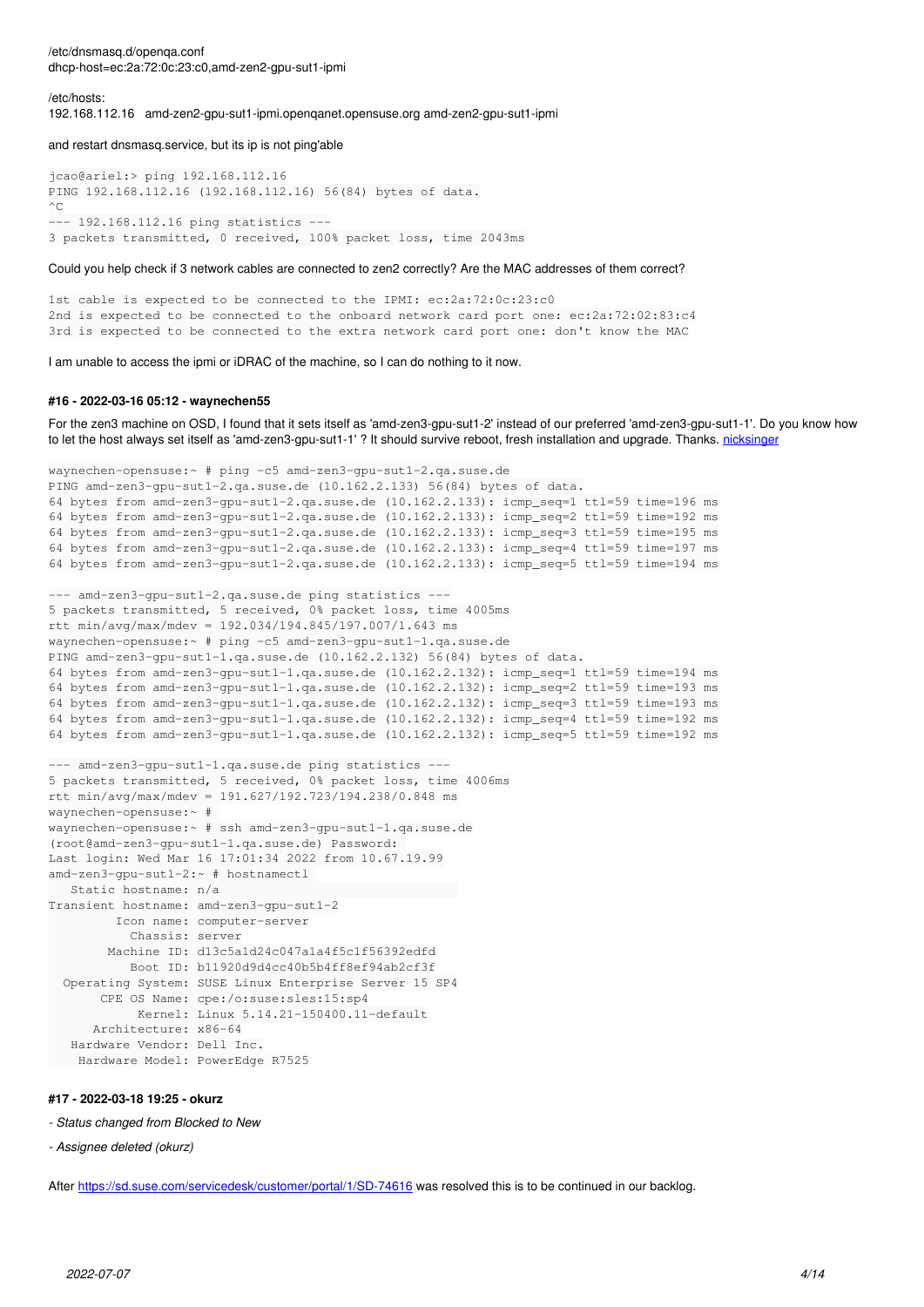## **#18 - 2022-03-23 11:43 - okurz**

- *Due date set to 2022-04-06*
- *Status changed from New to Feedback*
- *Assignee set to okurz*

Just collecting some information to be on the same page.

- The machine "zen2" shows up in racktables as [https://racktables.nue.suse.com/index.php?page=object&tab=edit&object\\_id=16386](https://racktables.nue.suse.com/index.php?page=object&tab=edit&object_id=16386)
- https://gitlab.suse.de/ga-sle/ganet-configs/-/blob/master/etc/dhcpd.conf#L317 shows the DHCP config including the "host-name" options (which does not need to be the same as how the system refers to itself as hostname and also it does not need to be the same as DNS). DHCP seems to be properly configured. We might want to change the host-name entries or completely remove them to prevent confusion.
- <https://gitlab.suse.de/qa-sle/qanet-configs/-/blob/master/var/lib/named/master/forward/qa.suse.de#L372>shows the DNS config. That looks to be fine, in line with DHCP. Be aware that these entries are interface specific, so it's two interfaces for one host and one DNS entry for each interface. For the service processor we know for sure that it's connected to "VLAN 12", i.e. QA-network.

Julie\_CAO wrote:

Could you help check if 3 network cables are connected to zen2 correctly?

According to nsinger's notes:

- amd-zen2-gpu-sut1-sp is connected to qanet10nue:gi9. on the switch show interfaces switchport gi9 confirms it's connected to VLAN 12 (QA), link is up (show interfaces status)
- one physical interface is connected to qanet10nue:gi10. on the switch show interfaces switchport gi10 confirms it's connected to VLAN 662 (o3), link is up (show interfaces status)
- another physical interface is connected to qanet10nue:gi11. on the switch show interfaces switchport gi11 confirms it's connected to VLAN 662 (o3), link is up (show interfaces status)

With access to the BMC - we don't know username and password, likely you changed it? - we could likely crosscheck which of the physical interfaces is connected to which port.

Are the MAC addresses of them correct?

1st cable is expected to be connected to the IPMI: ec:\*:c0

yes. on the switch show mac address-table interface gi9 confirms

2nd is expected to be connected to the onboard network card port one: ec:\*:c4

Right now show mac address-table interface gi10 indeed shows that mac address, so yes, correct.

3rd is expected to be connected to the extra network card port one: don't know the MAC

<https://gitlab.suse.de/qa-sle/qanet-configs/-/blob/master/etc/dhcpd.conf#L319> says it should be ec:*:c5 (most likely looked up from nsinger from BMC) but qanet10nue says `b4:*:82` which according to is an intel card

I am unable to access the ipmi or iDRAC of the machine, so I can do nothing to it now.

nsinger had access to the BMC but does not have access anymore so someone likely changed the password. I assume it was one of you or your team. Please find out the password and crosscheck the above config (or share the password to us OVER A SECURE CHANNEL, not in the ticket)

waynechen55 wrote:

For the zen3 machine on OSD, I found that it sets itself as 'amd-zen3-gpu-sut1-2' instead of our preferred 'amd-zen3-gpu-sut1-1'. Do you know how to let the host always set itself as 'amd-zen3-gpu-sut1-1' ?

To have a static consistent hostname just set it using hostnamectl, see the man page of hostnamectl (or <https://linuxhint.com/set-hostname-using-hostnamectl-command/>)

For the sake of completeness I checked the interfaces on zen3 from the currently running installation. I could login using ssh\_nt root@amd-zen3-gpu-sut1-1.qa.suse.de and call ip link and found:

- p3p1 (same as br0), UP: b4:\*:d4
- em1 (same as br1), UP: ec:\*:20
- em2 DOWN: ec:\*:21
- p3p2 DOWN: b4:\*:d5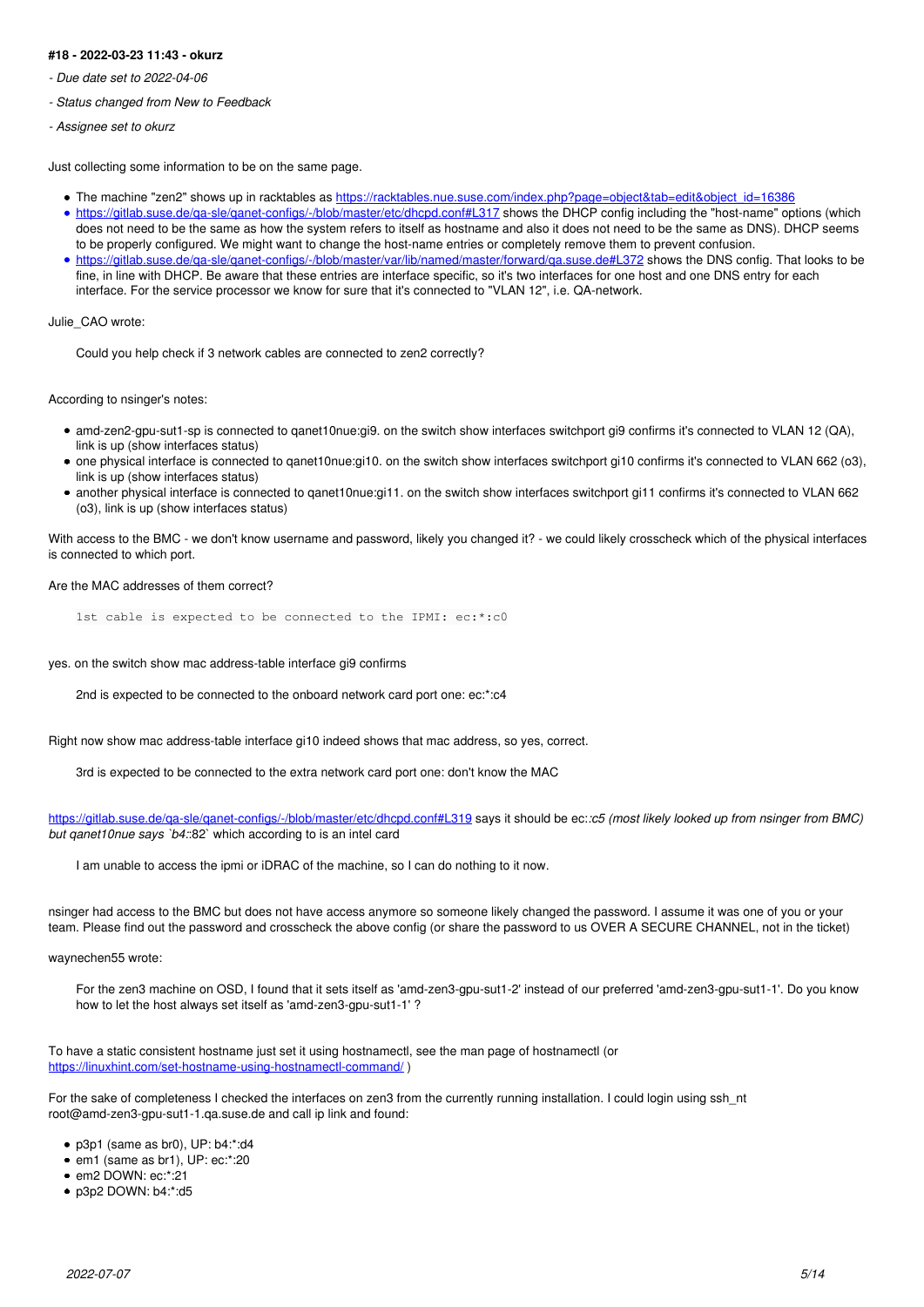meaning that the information for zen3 in https://gitlab.suse.de/ga-sle/ganet-configs/-/blob/master/etc/dhcpd.conf#L322 is correct but I don't know if zen2 is correct. Maybe there the "second" network card is also an Intel one so the mac address would not be what is written in <https://gitlab.suse.de/qa-sle/qanet-configs/-/blob/master/etc/dhcpd.conf#L319>

With the help of nsinger I updated the racktable entries for both machines so now we have up to date link, port and ip information in racktables as well.

### **#19 - 2022-03-24 03:01 - waynechen55**

Additionally, I do not think work on zen3 is done. PXE boot is not configured for zen3 machine in OSD network. Would you please help arrange and get the work done ? My previous experience told me PXE boot in OSD network just looks like this: [https://openqa.suse.de/tests/8350667#step/boot\\_from\\_pxe/6](https://openqa.suse.de/tests/8350667#step/boot_from_pxe/6)

## **#20 - 2022-03-24 06:27 - Julie\_CAO**

*- Status changed from Feedback to In Progress*

Thank you, @okurz.

about zen2 in O3:

amd-zen2-gpu-sut1-sp is connected to qanet10nue:gi9. on the switch show interfaces switchport gi9 confirms it's connected to VLAN 12 (QA), link is up (show interfaces status)

Yes, I just checked the ipmi of zen2 is connected to VLAN12(QA). We need it in the VLAN 662 (o3) as our test need ipmitool to this machine. I'll open an infra ticket to handle this issue.

3rd is expected to be connected to the extra network card port one: don't know the MAC

<https://gitlab.suse.de/qa-sle/qanet-configs/-/blob/master/etc/dhcpd.conf#L319> says it should be ec:*:c5 (most likely looked up from nsinger from BMC) but qanet10nue says `b4:*:82` which according to is an intel card

ec:\*:c5 listded in dhcpd.conf is not correct as it was the other port of the same onboard network card. b4:\*:82 sounds be more reseanable but I am not sure yet.

nsinger had access to the BMC but does not have access anymore so someone likely changed the password. I assume it was one of you or your team. Please find out the password and crosscheck the above config (or share the password to us OVER A SECURE CHANNEL, not in the ticket)

My team and I did not change the ipmi password because we have not access the iDRAC successfully yet. I just tried amd-zen2-gpu-sut1-sp.qa.suse.de, the default root password did not work for me as well. I have to ask infra for help in that ticket.

## **#21 - 2022-03-24 11:36 - okurz**

waynechen55 wrote:

Additionally, I do not think work on zen3 is done. PXE boot is not configured for zen3 machine in OSD network. Would you please help arrange and get the work done ? My previous experience told me PXE boot in OSD network just looks like this: [https://openqa.suse.de/tests/8350667#step/boot\\_from\\_pxe/6](https://openqa.suse.de/tests/8350667#step/boot_from_pxe/6)

PXE config can be configured as part of DHCP config in https://gitlab.suse.de/ga-sle/ganet-configs/-/blob/master/etc/dhcpd.conf so you can provide merge requests there based on what is needed. I will crosscheck with nsinger if everything is accessible to you to be able to solve this.

Julie\_CAO wrote:

about zen2 in O3:

amd-zen2-gpu-sut1-sp is connected to qanet10nue:gi9. on the switch show interfaces switchport gi9 confirms it's connected to VLAN 12 (QA), link is up (show interfaces status)

Yes, I just checked the ipmi of zen2 is connected to VLAN12(QA). We need it in the VLAN 662 (o3) as our test need ipmitool to this machine. I'll open an infra ticket to handle this issue.

An infra ticket does not help. The QA switches are managed by us. We will do that.

3rd is expected to be connected to the extra network card port one: don't know the MAC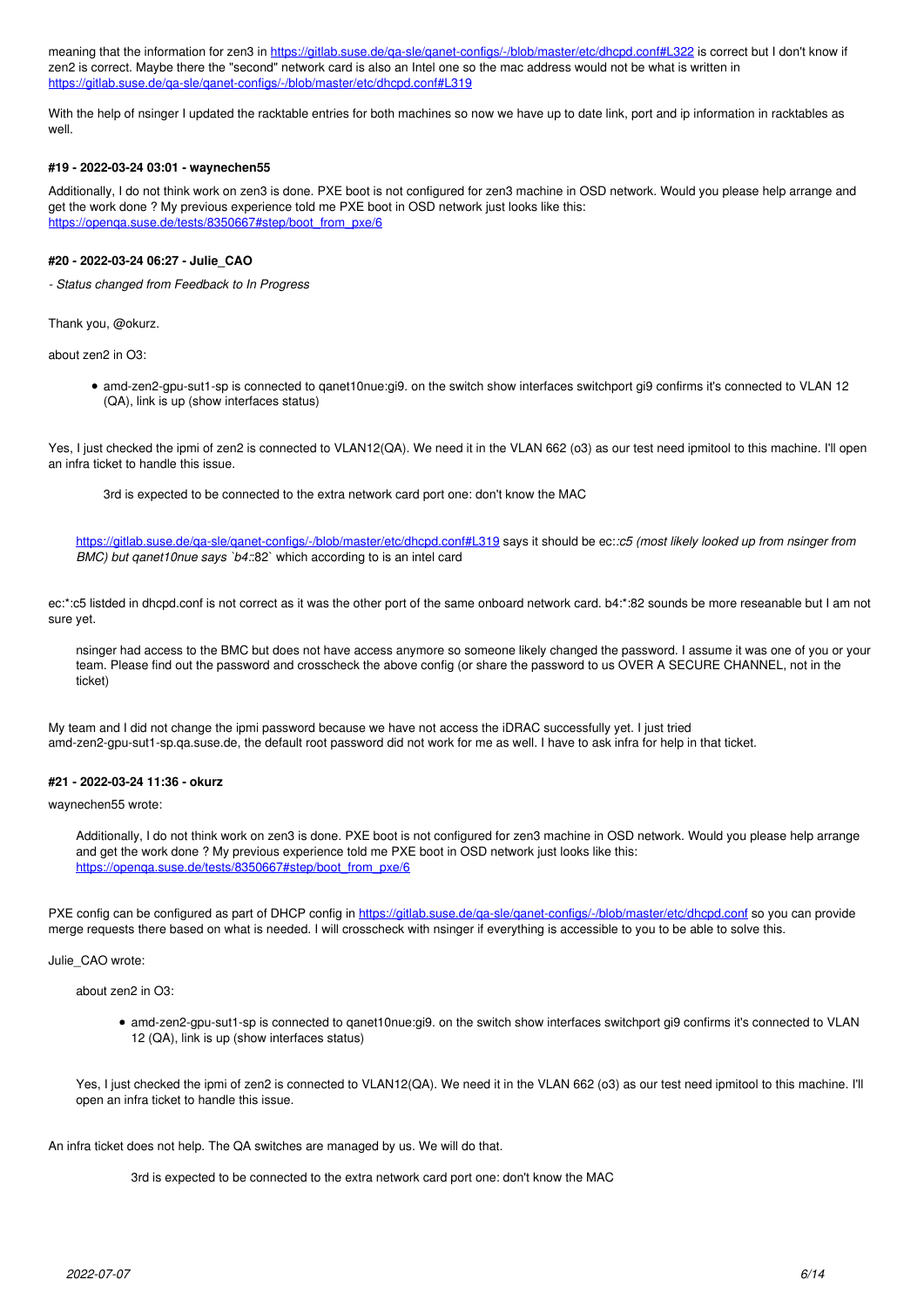<https://gitlab.suse.de/qa-sle/qanet-configs/-/blob/master/etc/dhcpd.conf#L319>says it should be ec:*:c5 (most likely looked up from nsinger from BMC) but qanet10nue says `b4:*:82` which according to is an intel card

ec:\*:c5 listded in dhcpd.conf is not correct as it was the other port of the same onboard network card. b4:\*:82 sounds be more reseanable but I am not sure yet.

nsinger had access to the BMC but does not have access anymore so someone likely changed the password. I assume it was one of you or your team. Please find out the password and crosscheck the above config (or share the password to us OVER A SECURE CHANNEL, not in the ticket)

My team and I did not change the ipmi password because we have not access the iDRAC successfully yet. I just tried amd-zen2-gpu-sut1-sp.qa.suse.de, the default root password did not work for me as well. I have to ask infra for help in that ticket.

ok, do that and please involve us or come back to us with what you learned.

## **#22 - 2022-03-24 11:48 - Julie\_CAO**

#### okurz wrote:

about zen2 in O3:

Yes, I just checked the ipmi of zen2 is connected to VLAN12(QA). We need it in the VLAN 662 (o3) as our test need ipmitool to this machine. I'll open an infra ticket to handle this issue.

An infra ticket does not help. The QA switches are managed by us. We will do that.

Thank you. I just canceled my infra request.

My team and I did not change the ipmi password because we have not access the iDRAC successfully yet. I just tried amd-zen2-gpu-sut1-sp.qa.suse.de, the default root password did not work for me as well. I have to ask infra for help in that ticket.

ok, do that and please involve us or come back to us with what you learned.

Infra helped to found out the credentials for me. As here is the public space I'll not paste it here. you can find the user/password in SD-81238. Or email, rocketchat?

### **#23 - 2022-03-24 12:38 - okurz**

okurz wrote:

waynechen55 wrote:

Additionally, I do not think work on zen3 is done. PXE boot is not configured for zen3 machine in OSD network. Would you please help arrange and get the work done ? My previous experience told me PXE boot in OSD network just looks like this: [https://openqa.suse.de/tests/8350667#step/boot\\_from\\_pxe/6](https://openqa.suse.de/tests/8350667#step/boot_from_pxe/6)

PXE config can be configured as part of DHCP config in<https://gitlab.suse.de/qa-sle/qanet-configs/-/blob/master/etc/dhcpd.conf>so you can provide merge requests there based on what is needed. I will crosscheck with nsinger if everything is accessible to you to be able to solve this.

Ok, so you just need to add "pxelinux.0" for the dhcp entry, like e.g. done in <https://gitlab.suse.de/qa-sle/qanet-configs/-/blob/master/etc/dhcpd.conf#L315>

about zen2 in O3:

amd-zen2-gpu-sut1-sp is connected to qanet10nue:gi9. on the switch show interfaces switchport gi9 confirms it's connected to VLAN 12 (QA), link is up (show interfaces status)

Yes, I just checked the ipmi of zen2 is connected to VLAN12(QA). We need it in the VLAN 662 (o3) as our test need ipmitool to this machine. I'll open an infra ticket to handle this issue.

An infra ticket does not help. The QA switches are managed by us. We will do that.

We have to reconsider. What nsinger and gschlotter have brought up as well: With making ipmi accessible in the o3 network we basically just have ariel as only line of defence against the public internet. Given how much you can do over IPMI (control the whole machine, install firmware and such)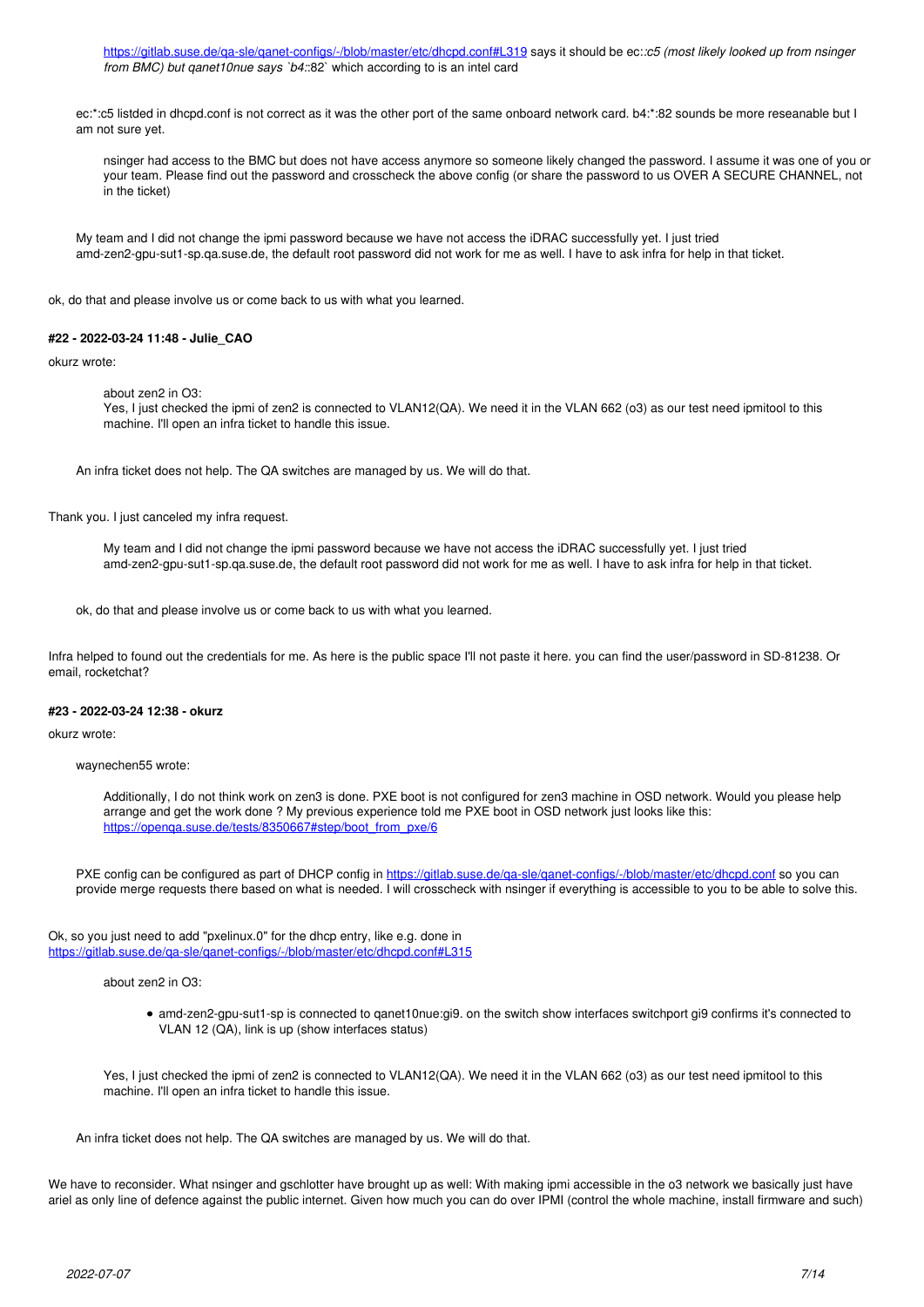this is really dangerous and we should consider if we really want such scenarios. I think we should avoid that. So sorry, I can currently not do that. Maybe you have good ideas what we can do as a more secure solution.

#### **#26 - 2022-03-29 07:51 - xlai**

okurz wrote:

about zen2 in O3:

amd-zen2-gpu-sut1-sp is connected to qanet10nue:gi9. on the switch show interfaces switchport gi9 confirms it's connected to VLAN 12 (QA), link is up (show interfaces status)

Yes, I just checked the ipmi of zen2 is connected to VLAN12(QA). We need it in the VLAN 662 (o3) as our test need ipmitool to this machine. I'll open an infra ticket to handle this issue.

An infra ticket does not help. The QA switches are managed by us. We will do that.

We have to reconsider. What nsinger and gschlotter have brought up as well: With making ipmi accessible in the o3 network we basically just have ariel as only line of defence against the public internet. Given how much you can do over IPMI (control the whole machine, install firmware and such) this is really dangerous and we should consider if we really want such scenarios. I think we should avoid that. So sorry, I can currently not do that. Maybe you have good ideas what we can do as a more secure solution.

[okurz](progress.opensuse.org/users/17668)[mgriessmeier](progress.opensuse.org/users/15418) Thanks for your consistent support on this ticket. We fully agree that security is very very important. There should be solution for this before the zen2 ipmi machine is added in O3 network.

This zen2 machine is planned to support the tumbleweed virtualization testing in O3. If there is no way to add it, we will have to reject the "factory first policy" for virtualization testing. This is serious. We need to be cautious.

We are not expert in security and infra. Would you please give us some suggestions? Is there no solution at all? Or who else do you think we should involve to seek for potential solutions?

#### **#27 - 2022-03-30 10:17 - okurz**

*- Due date deleted (2022-04-06)*

*- Status changed from In Progress to Feedback*

[gschlotter](progress.opensuse.org/users/1816)[nicksinger](progress.opensuse.org/users/24624) can you comment on the above regarding IPMI access from openQA tests within o3?

#### **#28 - 2022-03-31 08:06 - waynechen55**

It seems that ipmi sol connection to amd-zen3-gpu-sut1-sp.qa.suse.de is broken:

host:~ # ipmitool -H amd-zen3-gpu-sut1-sp.qa.suse.de -I lanplus -U xxxx -P xxxx chassis power status

Error: Unable to establish IPMI v2 / RMCP+ session

I tried many times with different ipmitool subcommands. Could anyone have a look ?

#### **#29 - 2022-03-31 09:10 - waynechen55**

waynechen55 wrote:

It seems that ipmi sol connection to amd-zen3-gpu-sut1-sp.ga.suse.de is broken:

host:~ # ipmitool -H amd-zen3-gpu-sut1-sp.qa.suse.de -I lanplus -U xxxx -P xxxx chassis power status

Error: Unable to establish IPMI v2 / RMCP+ session

I tried many times with different ipmitool subcommands. Could anyone have a look ?

It seems that BIOS settings changed somehow. I changed it back. Now ipmi sol is enabled and active.

#### **#30 - 2022-04-06 09:55 - waynechen55**

*- File pxe\_boot\_failure.png added*

I found two issues with amd-zen3-gpu-sut1-1.qa.suse.de:

Firstly, it only has one ip address now. It seems that it secondary: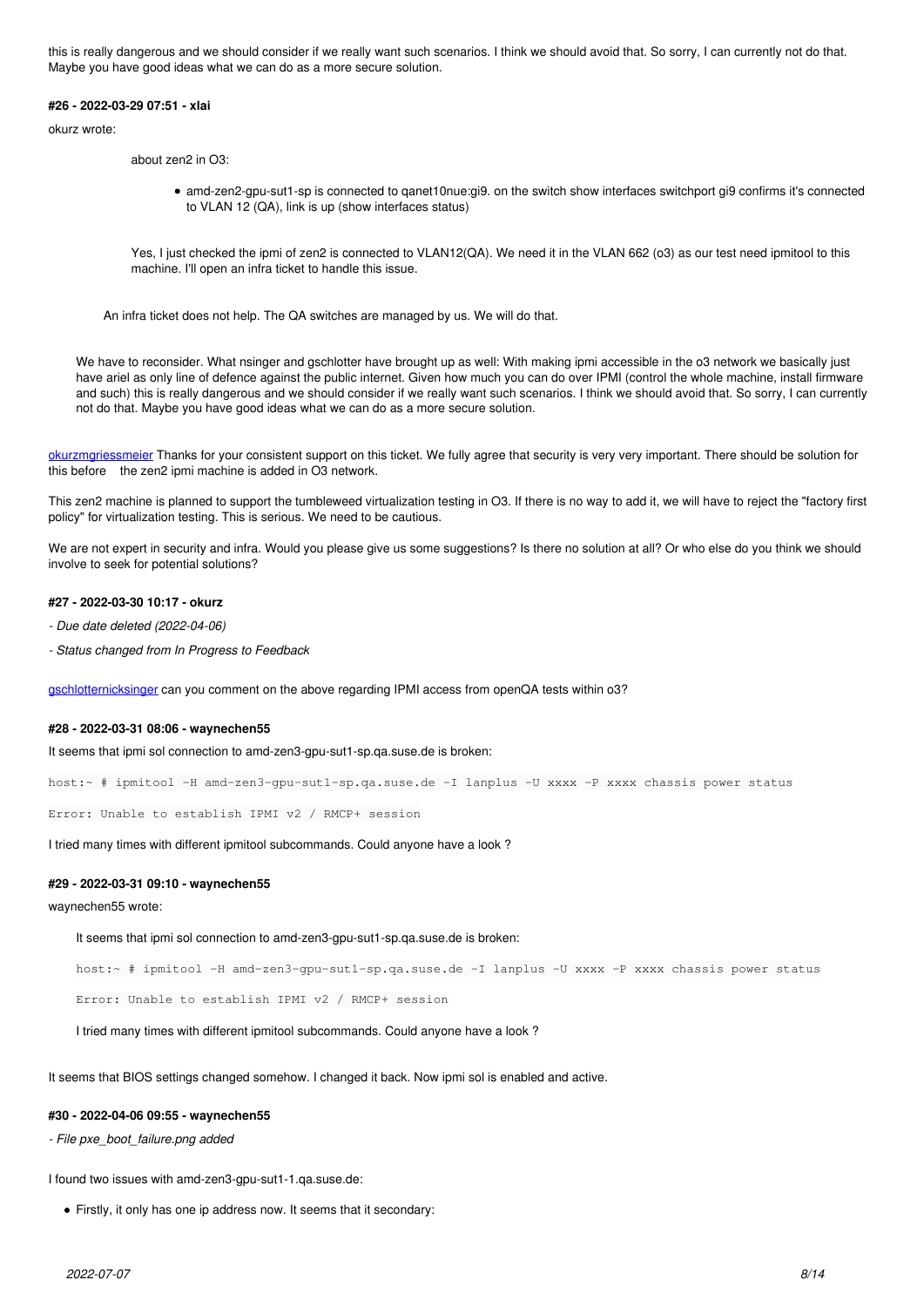host amd-zen3-gpu-sut1-2 { hardware ethernet b4:96:91:9c:5a:d4; fixed-address 10.162.2.133; option host-name "amd-zen3-gpu-sut1-2"; filename "pxelinux.0"; } amd-zen3-gpu-sut1-1: $\sim$  # ip addr show 1: lo: mtu 65536 qdisc noqueue state UNKNOWN group default qlen 1000 link/loopback 00:00:00:00:00:00 brd 00:00:00:00:00:00 inet 127.0.0.1/8 scope host lo valid\_lft forever preferred\_lft forever inet6 ::1/128 scope host valid\_lft forever preferred\_lft forever 2: em1: mtu 1500 qdisc mq master br0 state UP group default qlen 1000 link/ether ec:2a:72:02:84:20 brd ff:ff:ff:ff:ff:ff altname eno8303 altname enp225s0f0 3: p3p1: mtu 1500 qdisc noop state DOWN group default qlen 1000 link/ether b4:96:91:9c:5a:d4 brd ff:ff:ff:ff:ff:ff altname enp65s0f0 4: em2: mtu 1500 qdisc noop state DOWN group default qlen 1000 link/ether ec:2a:72:02:84:21 brd ff:ff:ff:ff:ff:ff altname eno8403 altname enp225s0f1 5: p3p2: mtu 1500 qdisc noop state DOWN group default qlen 1000 link/ether b4:96:91:9c:5a:d5 brd ff:ff:ff:ff:ff:ff altname enp65s0f1 6: br0: mtu 1500 qdisc noqueue state UP group default qlen 1000 link/ether ec:2a:72:02:84:20 brd ff:ff:ff:ff:ff:ff inet 10.162.2.132/18 brd 10.162.63.255 scope global br0 valid\_lft forever preferred\_lft forever inet6 2620:113:80c0:80a0:10:162:29:37ac/64 scope global dynamic noprefixroute valid\_lft 2575753sec preferred\_lft 1603753sec inet6 fe80::ee2a:72ff:fe02:8420/64 scope link valid\_lft forever preferred\_lft forever • Secondly, although [Add pxe config for OSD AMD Zen3 machine](https://gitlab.suse.de/qa-sle/qanet-configs/-/merge_requests/40/) is merged, pxe boot failed as below:<br>Boot ing from BRCM MBA Slot E100 v21.6.0

Broadcom UNDI PXE-2.1 v21.6.0 Copyright (C) 2000-2020 Broadcom Corporation Copuright (C) 1997-2000 Intel Corporation All rights reserved.

CLIENT MAC ADDR: EC 2A 72 02 84 20 GUID: 4C4C4544-0031-3010-8052-B1C04F4D4D33 PXE-E53: No boot filename received

PXE-MOF: Exiting Broadcom PXE ROM.

[nicksinger](progress.opensuse.org/users/24624) Any idea?

## **#31 - 2022-04-07 04:22 - cachen**

@wayne, after config p3p1 port to dhcp in system, amd-zen3-gpu-sut1-2 is up. network connection and dhcp setting works.

#### **#32 - 2022-04-07 05:12 - waynechen55**

*- File pxe\_boot\_failure\_1.png added*

cachen wrote:

@wayne, after config p3p1 port to dhcp in system, amd-zen3-gpu-sut1-2 is up. network connection and dhcp setting works.

Now both ip addresses and fqdns work. But pxe boot does not work. I enabled pxe boot on both em1 and p3p1.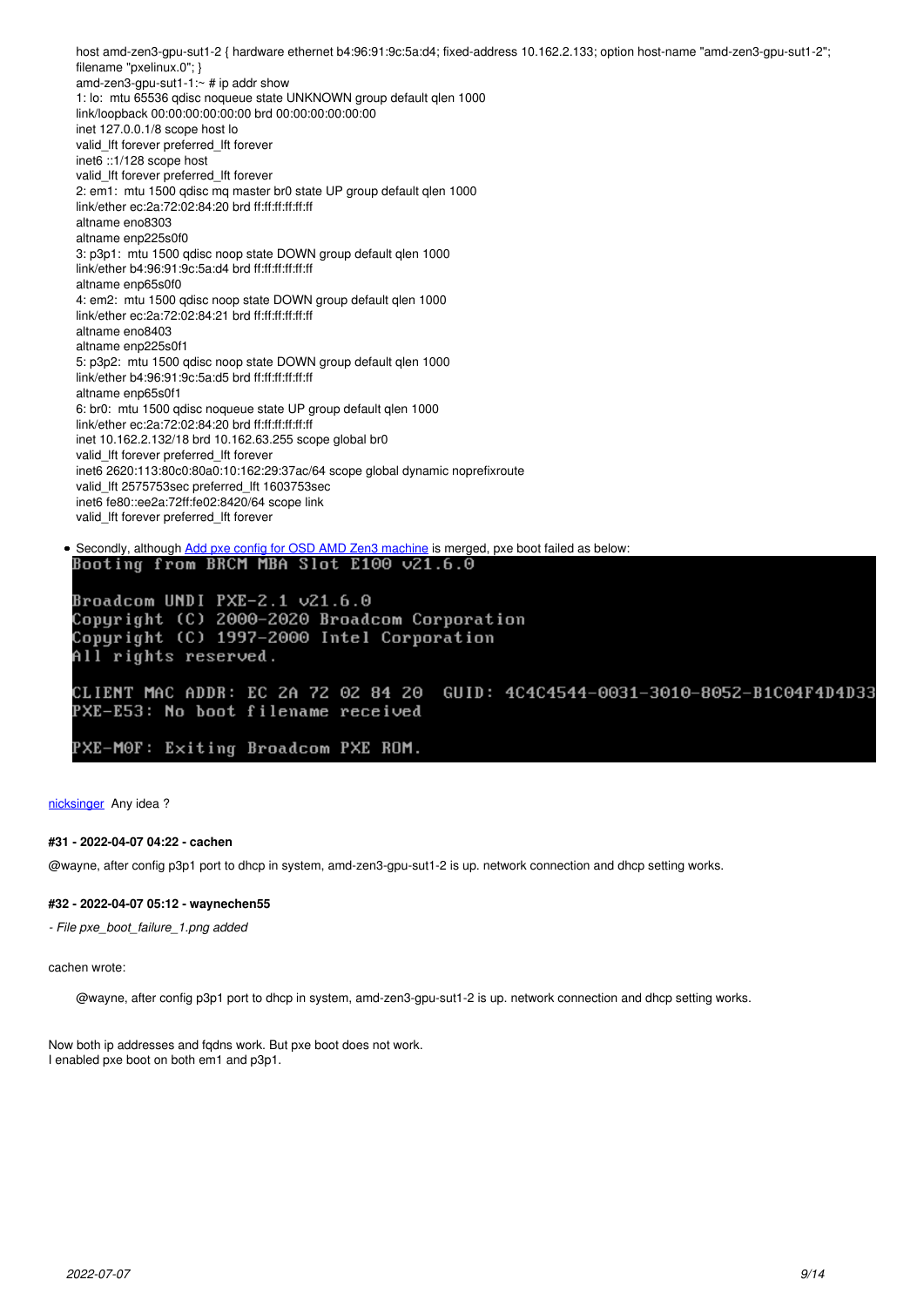## Booting from BRCM MBA Slot E100 ∪21.6.0

Broadcom UNDI PXE-2.1 v21.6.0 Copyright (C) 2000-2020 Broadcom Corporation Copyright (C) 1997-2000 Intel Corporation All rights reserved.

CLIENT MAC ADDR: EC 2A 72 02 84 20 GUID: 4C4C4544-0031-3010-8052-B1C04F4D4D33 PXE-E53: No boot filename received

PXE-M0F: Exiting Broadcom PXE ROM.

Booting from IBA 40G Slot 4100 v1130

Intel(R) Boot Agent  $40G$   $v1.1.30$ Copyright (C) 1997-2020, Intel Corporation

CLIENT MAC ADDR: B4 96 91 9C 5A D4 GUID: 4C4C4544 0031 3010 8052 B1C04F4D4D33 PXE-E53: No boot filename received

PXE-M0F: Exiting Intel Boot Agent.

## **#33 - 2022-04-07 05:16 - cachen**

@wayne, your 2nd pxe boot issue: I assume dhcp service still need to be restarted by manually to enable the PXE for this machine after your PR merged? please @nick help to check.

I just restarted dhcpd - can you please check again :)

## **#34 - 2022-04-08 03:43 - cachen**

cachen wrote:

@wayne, your 2nd pxe boot issue: I assume dhcp service still need to be restarted by manually to enable the PXE for this machine after your PR merged? please @nick help to check.

I just restarted dhcpd - can you please check again :)

Thank you for the help, it is confirmed OSD PXE works for this Zen3 machine now, restart dhcpd manually was needed :)

Let's keep tracking this ticket for Zen2 machine to o3,

## **#35 - 2022-04-09 12:40 - okurz**

*- Parent task set to #109743*

## **#36 - 2022-04-14 15:14 - viktors.trubovics**

xlai wrote:

okurz wrote:

about zen2 in O3:

amd-zen2-gpu-sut1-sp is connected to qanet10nue:gi9. on the switch show interfaces switchport gi9 confirms it's connected to VLAN 12 (QA), link is up (show interfaces status)

Yes, I just checked the ipmi of zen2 is connected to VLAN12(QA). We need it in the VLAN 662 (o3) as our test need ipmitool to this machine. I'll open an infra ticket to handle this issue.

An infra ticket does not help. The QA switches are managed by us. We will do that.

We have to reconsider. What nsinger and gschlotter have brought up as well: With making ipmi accessible in the o3 network we basically just have ariel as only line of defence against the public internet. Given how much you can do over IPMI (control the whole machine, install firmware and such) this is really dangerous and we should consider if we really want such scenarios. I think we should avoid that. So sorry, I can currently not do that. Maybe you have good ideas what we can do as a more secure solution.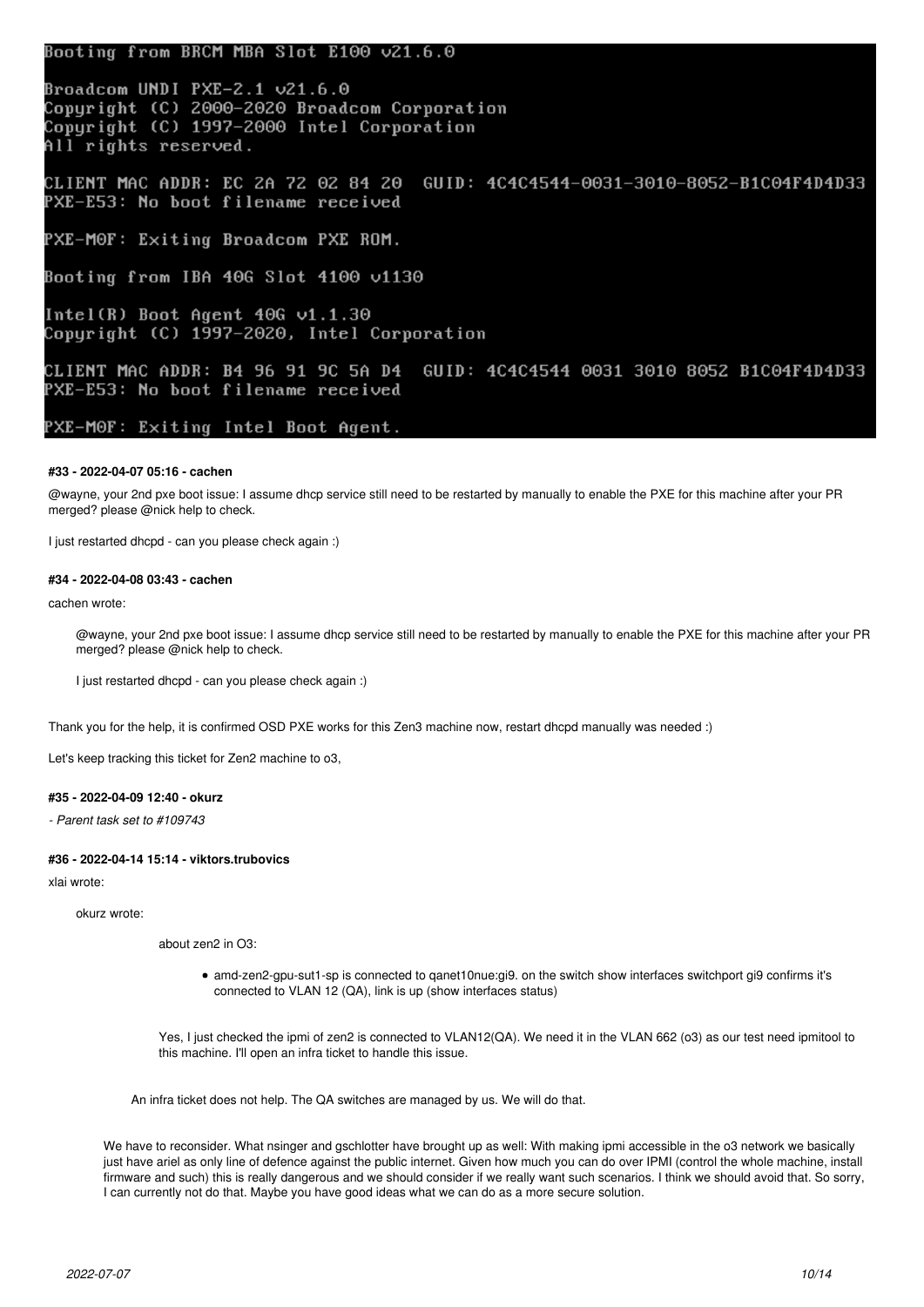[okurz](progress.opensuse.org/users/17668)[mgriessmeier](progress.opensuse.org/users/15418) Thanks for your consistent support on this ticket. We fully agree that security is very very important. There should be solution for this before the zen2 ipmi machine is added in O3 network.

This zen2 machine is planned to support the tumbleweed virtualization testing in O3. If there is no way to add it, we will have to reject the "factory first policy" for virtualization testing. This is serious. We need to be cautious.

We are not expert in security and infra. Would you please give us some suggestions? Is there no solution at all? Or who else do you think we should involve to seek for potential solutions?

The only way I see in this case, where IPMI must be exposed to internet - the server must be not able to connect to internal SUSE networks and 20 character strong unique password must be used for IPMI. In case the server will be hacked - SUSE network must stay secure.

#### **#37 - 2022-04-15 06:22 - Julie\_CAO**

The only way I see in this case, where IPMI must be exposed to internet - the server must be not able to connect to internal SUSE networks and 20 character strong unique password must be used for IPMI. In case the server will be hacked - SUSE network must stay secure.

#### Thanks, [viktors.trubovics](progress.opensuse.org/users/38787)

Our test does NOT require to connect to SUSE internal network, because the install media and repositories for Tubleweed are from download.opensuse.org over http.

20 character strong unique password is ok for us. But is it acceptable if the IPMI password would be possiblely exposed in openqa test log in the case of failing ipmi connection? or [okurz,](progress.opensuse.org/users/17668) would it be feasible to keep the ipmi user/passwork secret in autoinst.txt by opening an openqa ticket?

### **#38 - 2022-04-15 07:02 - Julie\_CAO**

I missed 'NOT' in my previous comment and I just corrected it, but I'd like to paste a new comment as the mailsystem might not have notice about my update.

"Our test does require to connect to SUSE internal network" => "Our test does NOT require to connect to SUSE internal network"

#### **#39 - 2022-04-20 06:35 - xlai**

[viktors.trubovics](progress.opensuse.org/users/38787) Thanks for the suggestions. [nicksinger](progress.opensuse.org/users/24624)[gschlotter](progress.opensuse.org/users/1816)[okurz](progress.opensuse.org/users/17668)[mgriessmeier](progress.opensuse.org/users/15418) Hello guys, as @Julie\_CAO confirmed, the tumbleweed virtualization tests to be put on this new zen2 machine won't need to access SUSE internal network, so we can accept whatever infra solution to ban that. Would you please let us know whether this ticket can be continued?

#### **#40 - 2022-04-21 15:40 - okurz**

[nicksinger](progress.opensuse.org/users/24624)[gschlotter](progress.opensuse.org/users/1816) do you think it would be possible to create a new dedicated VLAN for that purpose?

## **#41 - 2022-04-22 09:16 - nicksinger**

viktors.trubovics wrote:

The only way I see in this case, where IPMI must be exposed to internet - the server must be not able to connect to internal SUSE networks and 20 character strong unique password must be used for IPMI. In case the server will be hacked - SUSE network must stay secure.

The opensuse network is strictly separated from the SUSE network. My biggest concern is the fact that over IPMI a potential attacker could really dig into the system because it can control the whole machine completely. But this might be the case with a hacked linux too - not sure.

okurz wrote:

[nicksinger](progress.opensuse.org/users/24624)[gschlotter](progress.opensuse.org/users/1816) do you think it would be possible to create a new dedicated VLAN for that purpose?

Should be possible. But we would need another jumphost and I wonder if this would really change anything compared to the current VLAN where we also need a jumphost (ariel) to gain access from the outside.

### **#42 - 2022-04-22 09:26 - nicksinger**

- *Due date set to 2022-04-25*
- *Assignee changed from okurz to nicksinger*

I think with the stated requirements:

• 20 character password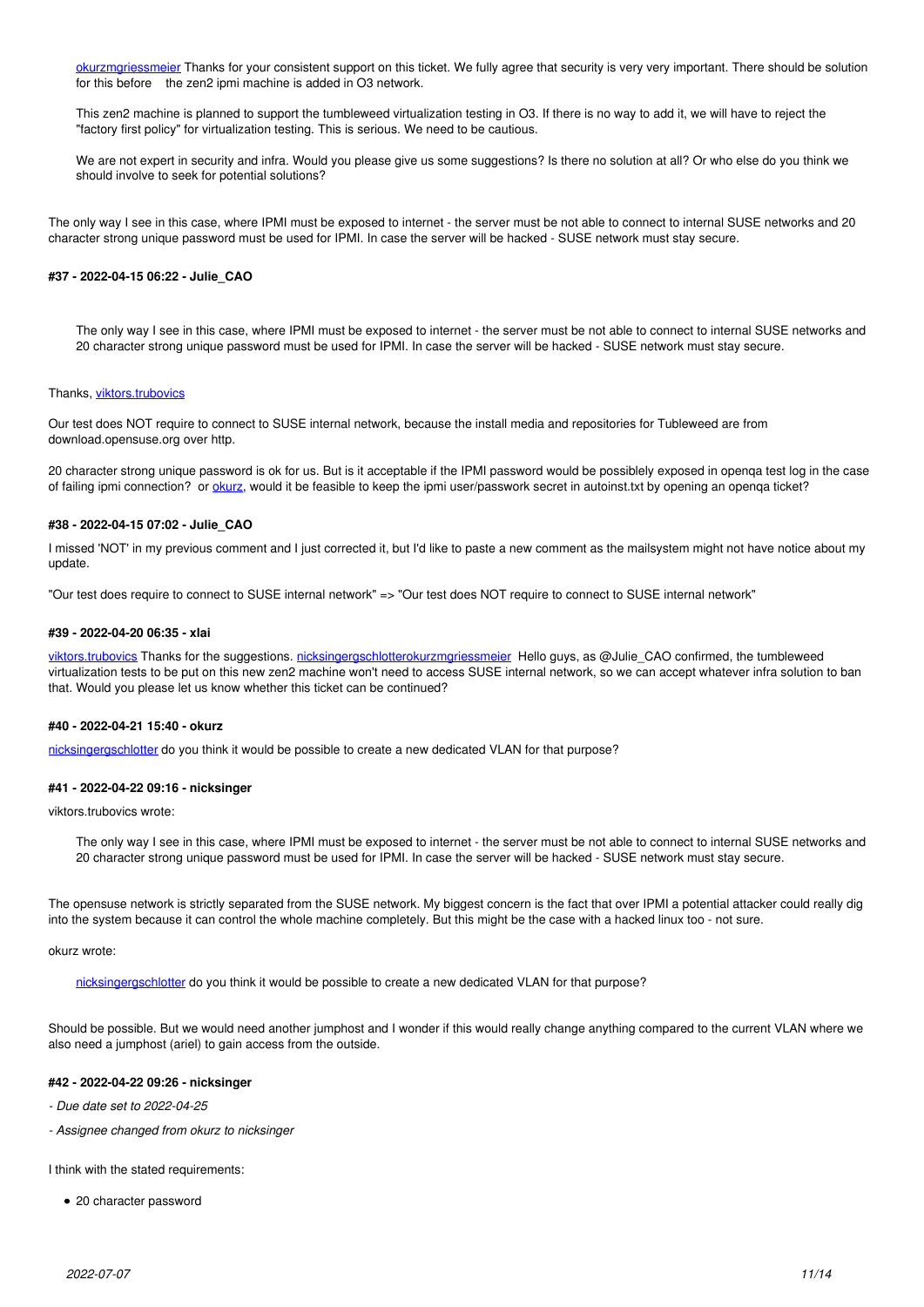Not connected to the SUSE network

we should be fine with just connecting it to the current opensuse network. I will talk to Johannes Segitz on Monday (he's on FTO currently) to make sure we don't overlook anything. Assigning to me and setting due date as remember for me.

#### **#43 - 2022-04-24 11:55 - Julie\_CAO**

*- Related to action #110227: Stop showing ipmi passwords in autoinst.txt from a ipmi backend job in O3 added*

#### **#44 - 2022-04-26 09:18 - cdywan**

nicksinger wrote:

I think with the stated requirements:

- 20 character password
- Not connected to the SUSE network

we should be fine with just connecting it to the current opensuse network. I will talk to Johannes Segitz on Monday (he's on FTO currently) to make sure we don't overlook anything. Assigning to me and setting due date as remember for me.

Did you have a chance to talk to Johannes?

## **#45 - 2022-04-27 07:11 - cdywan**

*- Due date changed from 2022-04-25 to 2022-05-02*

Let's wait a bit, given more urgent tickets

### **#46 - 2022-04-27 11:56 - jstehlik**

I asked Johannes about this issue 14.April, now he is back and I told him to contact Nick directly. Victor also gave his opinion, so it seems to me we have enough information to decide and connect those machines as long as the proposed security measures are in place.

#### **#47 - 2022-04-27 12:00 - nicksinger**

jstehlik wrote:

I asked Johannes about this issue 14.April, now he is back and I told him to contact Nick directly. Victor also gave his opinion, so it seems to me we have enough information to decide and connect those machines as long as the proposed security measures are in place.

Yes, I talked to Johannes directly yesterday. We also came to the conclusions that the most important part is to never connect these machines to the SUSE network which isn't the case for o3 testing anyway. But he also recommended me to get in touch with Petr Spirik and Team as they're doing IT security in the company. *[jstehlik](progress.opensuse.org/users/39517)* WDYT about this?

#### **#48 - 2022-05-02 10:54 - jstehlik**

Thank you [nicksinger](progress.opensuse.org/users/24624) for making progress on this. I see no harm in asking Petr's team. The technical solution is getting clear and on top of that we might think of a process to ensure the machine is connected properly. For example the cable could be labelled, so we know it needs to stay out of internal network.

#### **#49 - 2022-05-02 13:38 - okurz**

*- Subject changed from Two new machines for OSD and o3, meant for bare-metal virtualization to Two new machines for OSD and o3, meant for bare-metal virtualization size:M*

#### **#50 - 2022-05-03 08:33 - okurz**

*- Due date changed from 2022-05-02 to 2022-05-13*

[nicksinger](progress.opensuse.org/users/24624) as discussed please discuss security relevant implications and then at best continue as decided to put both the BMC and main machine ethernet interface into the openSUSE VLAN

#### **#51 - 2022-05-11 09:46 - cdywan**

Discussed briefly in the Unblock. This is still pending Nick talking to Petr for now.

## **#52 - 2022-05-13 13:57 - cdywan**

*- Due date changed from 2022-05-13 to 2022-05-20*

cdywan wrote: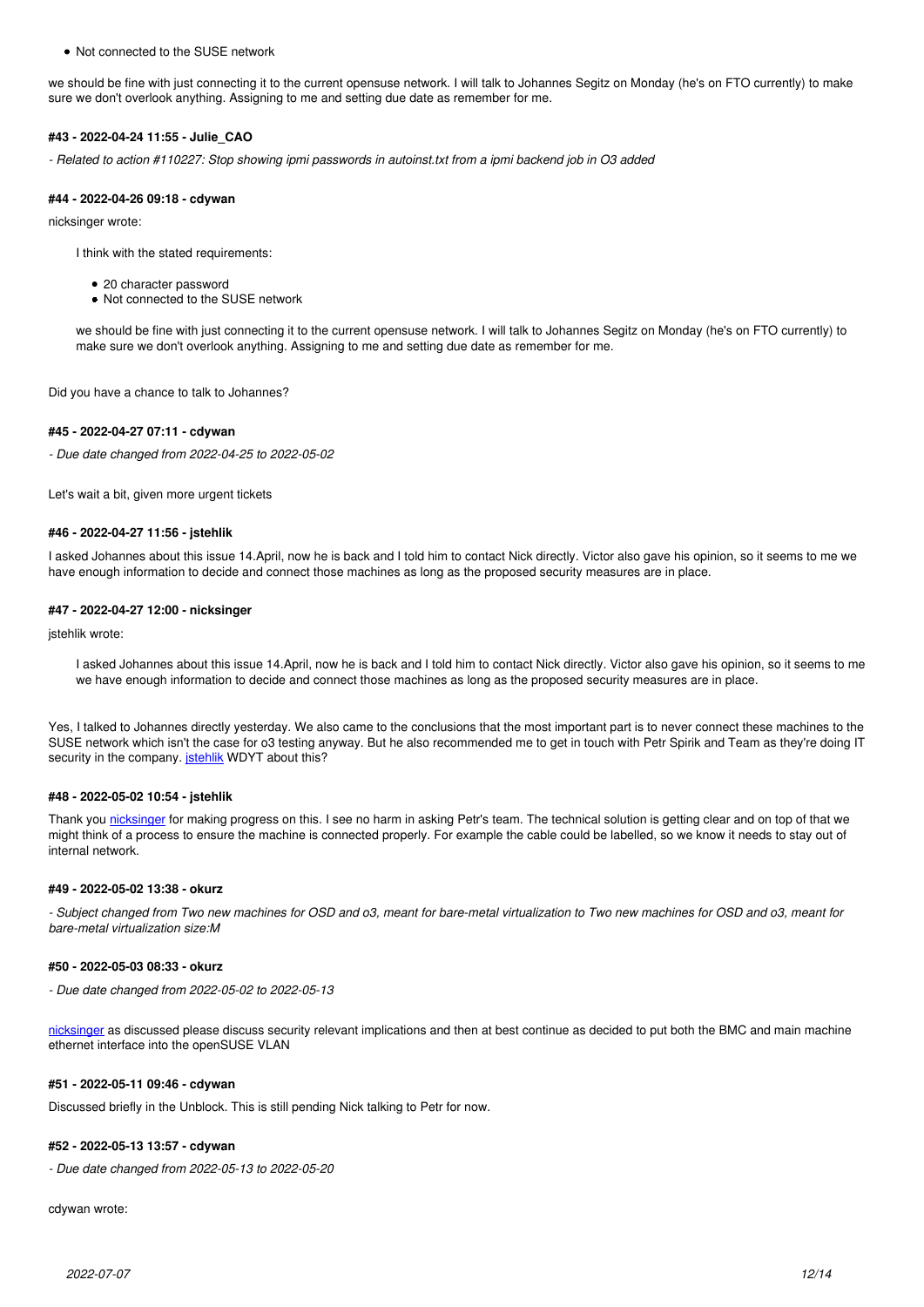Discussed briefly in the Unblock. This is still pending Nick talking to Petr for now.

Email conversation on-going

## **#53 - 2022-05-20 12:41 - cdywan**

*- Due date changed from 2022-05-20 to 2022-05-27*

No concrete update for now. Discussed briefly that Nick could probably go ahead at the next opportunity and consider the lack of objection sufficient.

### **#54 - 2022-05-29 17:58 - okurz**

*- Due date changed from 2022-05-27 to 2022-06-03*

*- Priority changed from Normal to High*

[nicksinger](progress.opensuse.org/users/24624) is the change something we can do ourselves within QA switches or EngInfra?

## **#55 - 2022-05-30 08:42 - waynechen55**

The second link to new zen3 machine on OSD is down:

dhcpd.conf host amd-zen3-gpu-sut1-2 { hardware ethernet b4:96:91:9c:5a:d4; fixed-address 10.162.2.133; option host-name "amd-zen3-gpu-sut1-2"; filename "pxelinux.0"; }

ping -c5 10.162.2.133 PING 10.162.2.133 (10.162.2.133) 56(84) bytes of data.

--- 10.162.2.133 ping statistics --- 5 packets transmitted, 0 received, 100% packet loss, time 4082ms

amd-zen3-gpu-sut1-1:~ # ip addr show 2: em1: mtu 1500 qdisc mq master br0 state UP group default qlen 1000 link/ether ec:2a:72:02:84:20 brd ff:ff:ff:ff:ff:ff altname eno8303 altname enp225s0f0 3: em2: mtu 1500 qdisc noop state DOWN group default qlen 1000 link/ether ec:2a:72:02:84:21 brd ff:ff:ff:ff:ff:ff altname eno8403 altname enp225s0f1 4: p3p1: mtu 1500 qdisc noop state DOWN group default qlen 1000 link/ether b4:96:91:9c:5a:d4 brd ff:ff:ff:ff:ff:ff altname enp65s0f0 5: p3p2: mtu 1500 qdisc noop state DOWN group default qlen 1000 link/ether b4:96:91:9c:5a:d5 brd ff:ff:ff:ff:ff:ff altname enp65s0f1

Could you help fix this nicksinger?

#### **#56 - 2022-06-07 14:15 - cdywan**

*- Due date changed from 2022-06-03 to 2022-06-10*

Bumping because of availability / other urgent tickets

## **#57 - 2022-06-08 10:20 - okurz**

*- Due date changed from 2022-06-10 to 2022-06-17*

waynechen55 wrote:

The second link to new zen3 machine on OSD is down: […]

[waynechen55](progress.opensuse.org/users/29776) please handle that in a separate ticket if you need this and help by others to resolve. This ticket is getting too big to tackle.

#### **#58 - 2022-06-15 09:18 - okurz**

*- Due date changed from 2022-06-17 to 2022-07-01*

nicksinger unavailable right now